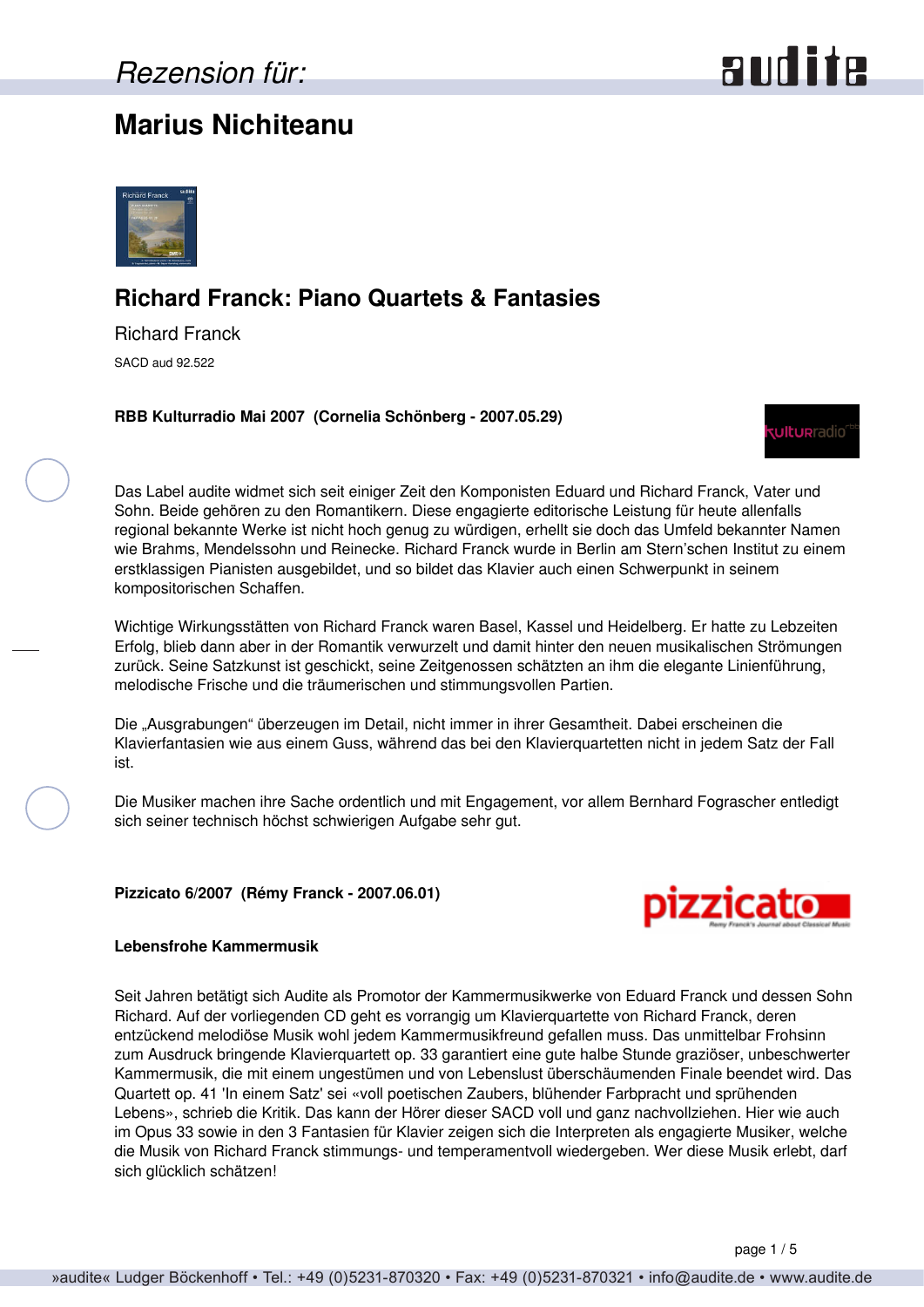# audite

## **Muzyka21 7/8 (84-85) - lipiec - sierpień 2007 (Stanisław Lubliński - 2007.07.01)**

Wydawnictwo Audite zafundowało melomanom kolejną niezwykłą podróż do...

*Full review text restrained for copyright reasons.*

## **Fono Forum August 2007 (Dr. Michael Kube - 2007.08.01)**

### **Familiär**

Es ist dem Engagement der Nachfahren zu verdanken, dass Richard Franck (1858-1938) noch heute einen Platz im Musikleben einnimmt. Auch bei den Klavierquartetten (die wie ein gut gelaunter Brahms klingen) gilt: keine Meisterwerke für die Ewigkeit, aber eine bemerkenswert lebendige Musik auf einem bestechend hohen kompositorischen Niveau. Gut, dass man sich ihrer mit Schmiss und saftigem Ton angenommen hat, auch wenn etwas weniger interpretatorisches Feuer dem kammermusikalischen Duktus mehr entsprochen hätte. Die Aufnahme sollte jedenfalls nicht nur Spezialisten erfreuen.

## **www.musicweb-international.com August 2007 (Christopher Fifield - 2007.08.01)**

In November 2003 Musicweb posted reviews of four CDs of music Eduard Franck (see below). Since then the total recorded by Audite has increased to nine (including two violin concertos, two symphonies and a fair amount of chamber music) including this one of music by his son Richard for piano quartet and solo piano. The driving force behind this both worthy and worthwhile project has been another father and son pairing, Paul and Andreas Feuchte, who are respectively grandson and great-grandson of Richard through his daughter Toni Feuchte to whom the family's musical legacy was left.

The musical language of Franck Vater and Sohn, despite the change of generation and all that usually implies, remains unashamedly that of Mendelssohn and Schumann; for proof listen no further than the piano quartet in one movement with its virtually note-for-note quotation from the finale of Mendelssohn's violin concerto in the opening and closing Allegri. Franck's musical language consists of engagingly pleasant melodies in the context of the traditionally diatonic harmonic vocabulary he inherited via his father from those two mid-19th century composers. They are cast in the mould of Max Bruch, who also continued to write in 1920 as he had in 1865. Time stood still, the New German School headed by Liszt and Wagner was not for them, and one has to listen to and accept the works of such composers on that basis. Nonetheless Richard Franck writes well for the piano quartet combination. There is lucid clarity in the lines given to the three stringed instruments as well as powerful sonorities and rich textures in the piano writing. It is curious that, given the apparent skill and confidence he displays and which comes across when listening to his music, he did not write for string quartet (a Spanish Serenade is his only foray into that area), but on the other hand his masterly piano writing in the Three Fantasies (he was an outstanding pianist) confirms the territory occupied by that instrument as his natural habitat. Both quartets are certainly worthy of a place in the piano quartet repertory.

Performances here are excellent, with muscular virtuosity from the pianist and richly vibrant tone from all three string players, the recording ambience first class. They clearly enjoyed discovering and passing on to us these highly enjoyable works. It's a must for those who want to explore the musical byways of the 19th and early 20th centuries.



**MuricWeb** 

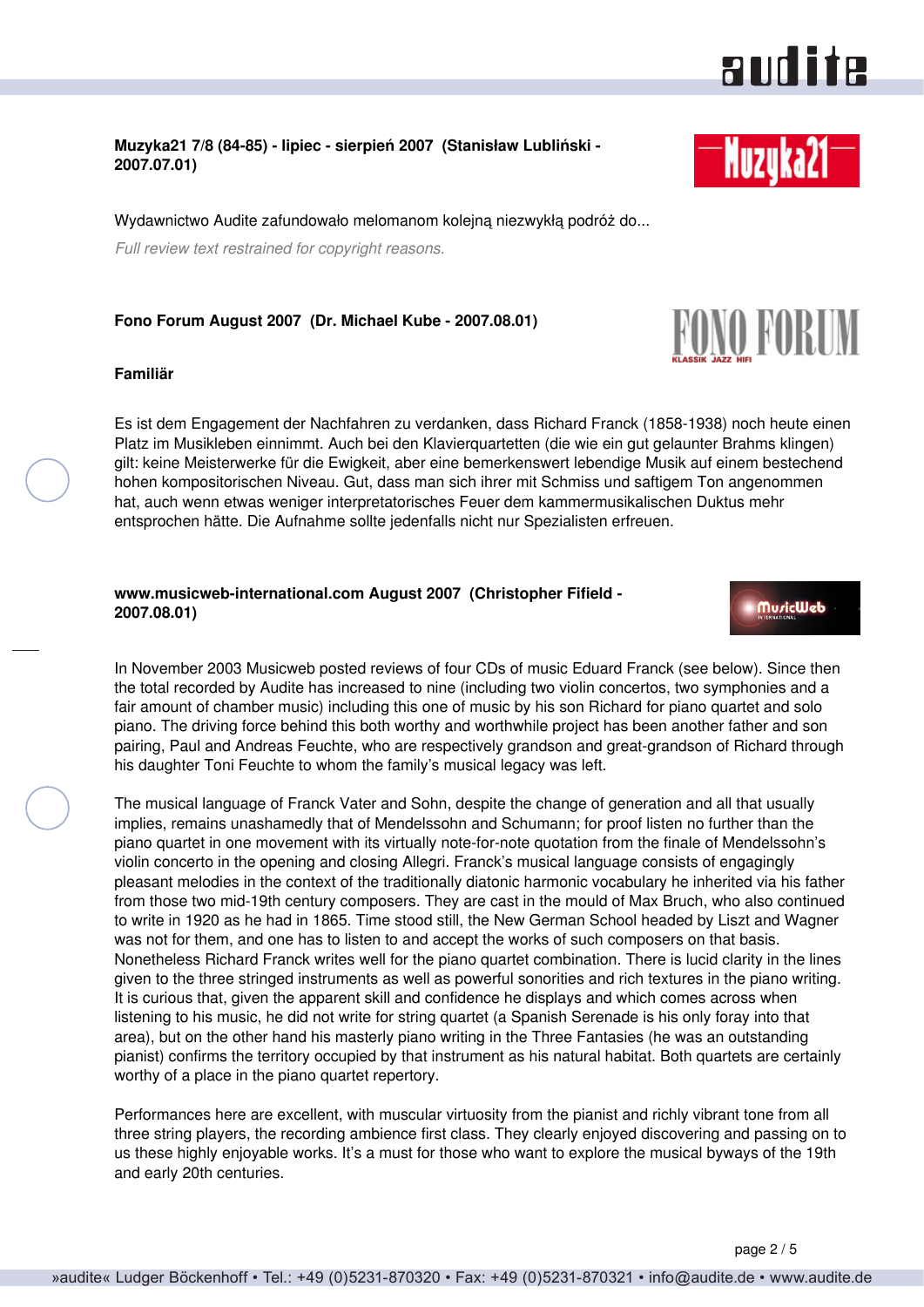# audite

## **CD Compact Julio 2007 (Esteban Ocaña Molina - 2007.07.01)**

No, no se confundan, hablamos en esta ocasión del compositor alemán Richard...

*Full review text restrained for copyright reasons.*

**Scherzo Noviembre 2007 (Emili Blasco - 2007.11.01)**



Richard Franck (1858-1938) es uno de esos compositores que ni tan siquiera...

*Full review text restrained for copyright reasons.*

## **Jahrbuch – Musik in Baden-Württemberg Jahrbuch 2007 (Georg Günther - 2007.07.01)**



Wie in den beiden hier eingespielten, 1901 bzw. 1905 entstandenen Klavierquartetten die klanglich so verschiedenen Instrumente zu einem dennoch homogen wirkenden Ensemble verschmolzen sind, dokumentiert eine hohe kompositorische Sensibilität, die – einschließlich der Verbindung von schlichter Melodik und komplexer Stimmführung – ein spannendes Hörerlebnis vermitteln. Und die Musiker lassen sich von der Qualität der Werke gleichsam »anstecken« – es ist eine lebendige, agogisch fein ausgearbeitete Interpretation, von sich der Zuhörer gerne mitreißen lässt.

In den pianistisch anspruchsvollen Fantasien op. 28, denen jeweils einige Verse aus Goethe-Gedichten als Motto vorangestellt sind, erweist sich Bernhard Fograscher als versierter Solist. Die CD stellt eine Bereicherung des Tonträgermarktes dar und wird sich hoffentlich auch auf die Gestaltung von Konzertprogrammen auswirken.

**[klassik.com](http://www.klassik.com) Juli 2008 (Christian Vitalis - 2008.07.27) source: [http://magazin.klassik.com/reviews/revie...](http://magazin.klassik.com/reviews/reviews.cfm?TASK=REVIEW&RECID=10429&REID=8560)**

## **Richard Franck zum Dritten**

## Richard Franck zum Dritten

*Full review text restrained for copyright reasons.*

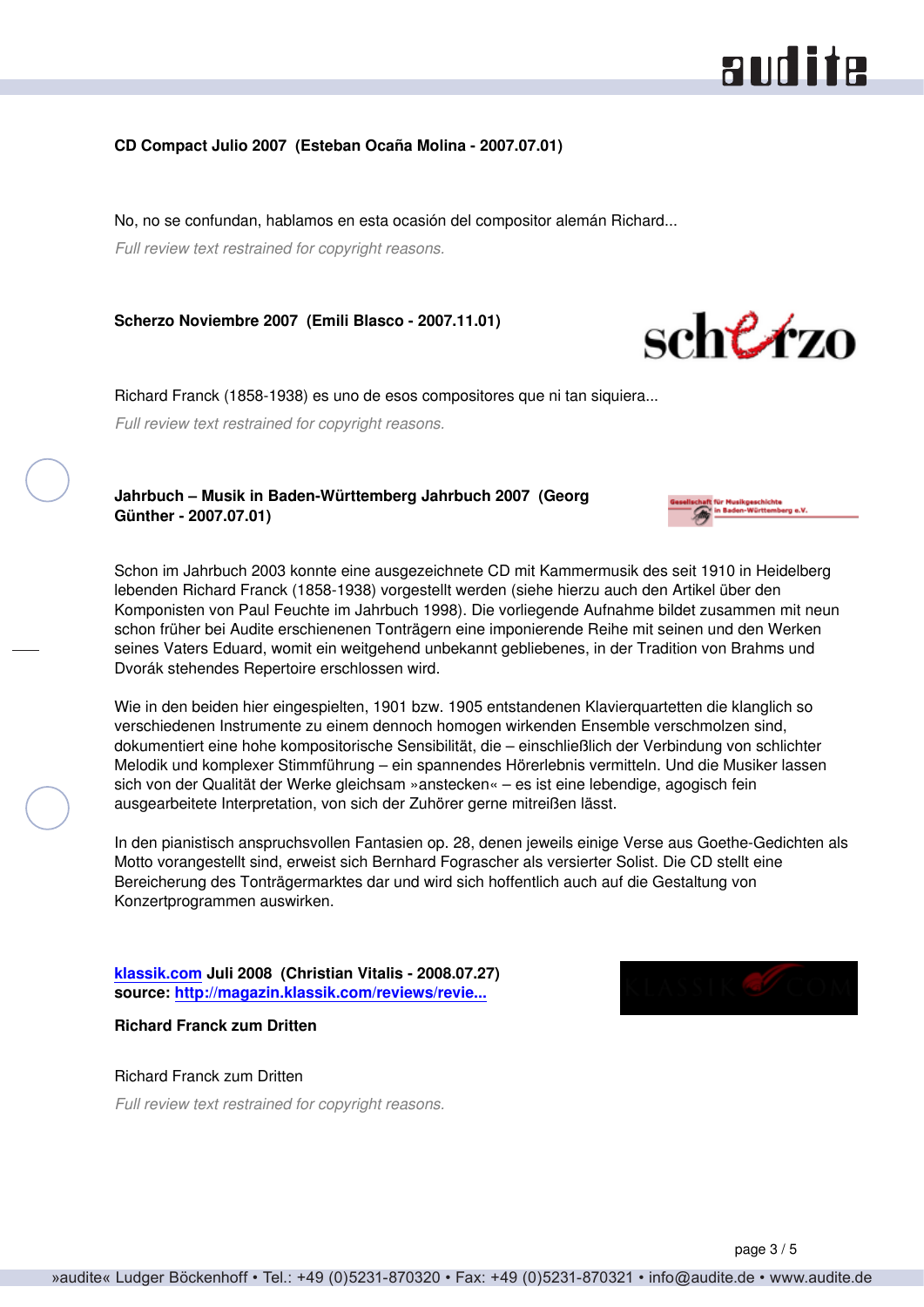## **www.clofo.com Newsletter 17 November 2007 (Bob McQuiston - 2007.11.17)**

In classical music circles, when the name Franck is mentioned, most people...

*Full review text restrained for copyright reasons.*

**www.amazon.co.uk 10 Feb 2010 (J. A. Peacock - 2010.02.10)**



### **Two exceptional piano quartets in ideal performances and sound**

Richard Franck was born in 1858, son of Eduard Franck, also a composer of distinction although neither of their names are well known now. Over the past few years the German record label Audite has devoted several issues to the music of both father and son, with the help of their descendants – the latter playing an important role, as I believe much of the music of Eduard Franck (a seemingly modest man, despite his exceptional gifts) remains in manuscript and he displayed little interest in having it published. If one wanted an example of hereditary genius these two composers would appear to be an a good one: admittedly both were rather conservative for their respective times, eschewing the more modern musical developments followed by their contemporaries but they share an apparently limitless fund of beautiful melody, an exquisite hand at scoring and what seems to be an innate gift for creating satisfying musical structures, logical but not lacking in imagination; for all their respect for the received tradition, nothing I have heard by either composer sounds stale or trite.

If you haven't heard any of Richard Franck's music, the radiant piano quartet in A major could well be the ideal place to start. A substantial work in four movements, it contains music of rapt lyricism – the opening 'Allegro' is a predominantly congenial piece, its flowing opening melody suspended over a lilting rhythm in the piano; this gently dancing quality and rhythm will inform much of the consummately crafted sonata form movement that follows. It precedes an exquisite 'adagio', whose primary theme resonates in the mind long after the work has finished playing – harp-like accompanying figuration in the piano and pizzicato strings lends this luminous movement a decided song-like quality, one that is maintained even in the contrasting central section with its somewhat archaic sounding fugal writing. It all really is quite magical in its effect. In place of a scherzo there is a gentle allegretto in which the spirit of the ballroom is not far away. It is succeeded by an impassioned 'allegro' finale, the exuberance of which occasionally subsides into more romantically inclined secondary material. Of all the works I have heard by Richard Franck, I have to say that this wonderfully conceived and executed piano quartet is the one that draws me back most often.

His second piano quartet, in E major, is a strikingly contrasted work in scale and structure if not in idiom. Indeed, it occupies a similar sound world to its predecessor though there is more ardour here and, perhaps, less radiance; the soaring primary theme emerges from dark hued opening bars in the bass registers of the instruments; the contrasts of light and shade are more pronounced through the short course of this work. It is that conciseness of expression that marks this quartet out as so different to the earlier work – the whole piece lasts a mere 8'48" and is in one movement, though the tempo markings suggest that the traditional four-part series is contained within its span\*: the final allegro section acts as a sort of recapitulation of the material presented at the start of the work. It was certainly well-received by the critics in Franck's lifetime, the liner notes quoting two contemporary reviews of performances – "Full of energy, temperament and refinement, the perfectly realised conception of this interesting work was communicated to us."\*\*

The disc concludes with three fantasies for solo piano, originally conceived independently but grouped together for publication as his opus 28. The set is headed by a quotation from Goethe and the individual pieces each bear a poetical superscription too. Franck was renowned for his mastery of the piano and his performances drew praise; it shows in these fantasies, which he performed himself in public and which contain passages fair set to trip up the unwary concert pianist. They demand sensitivity as well as technical